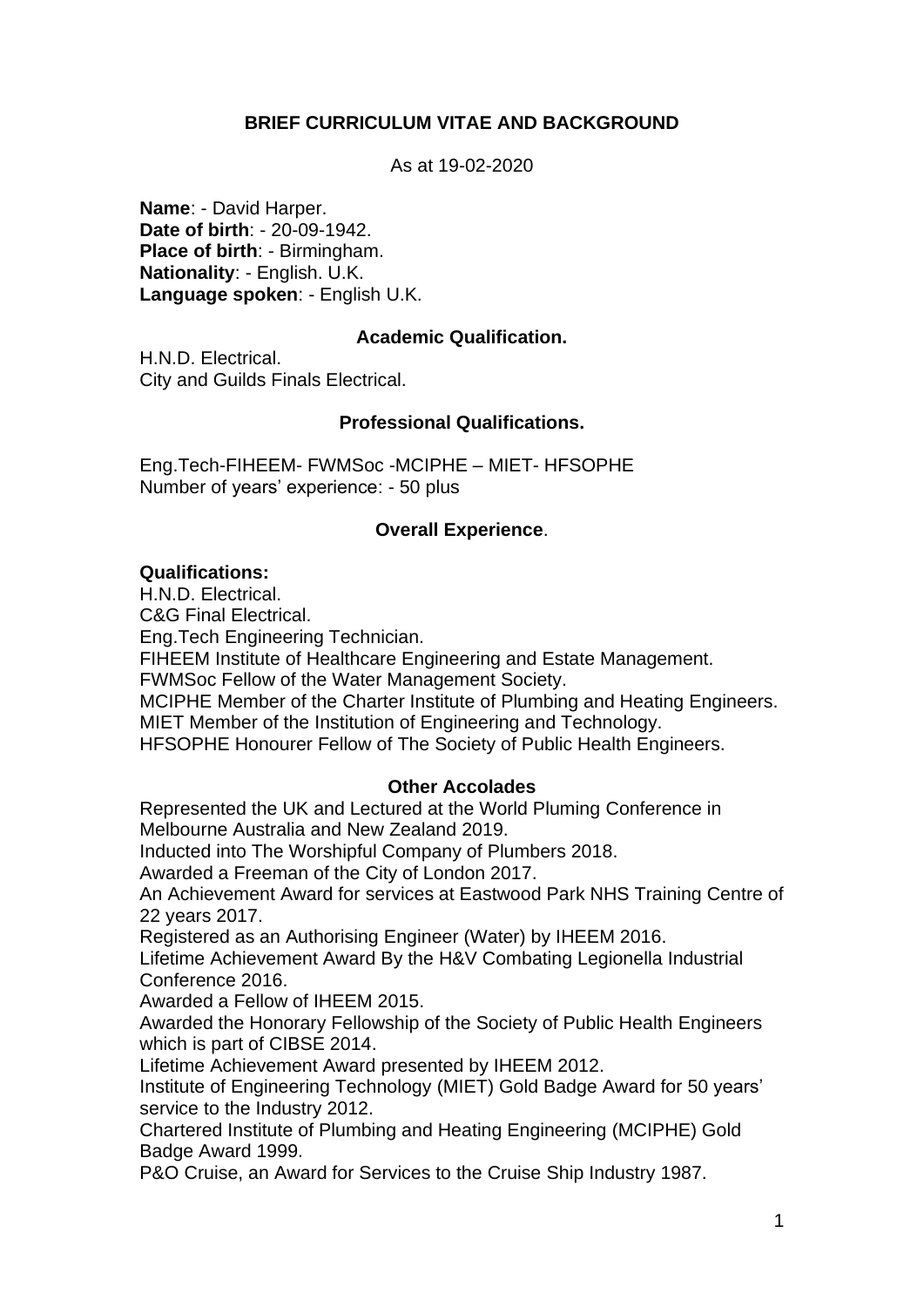Northcroft Silver Medal Award by IHEEM 1984. South Atlantic Medal for the Falkland Island Conflict 1982. The Portuguese Award Medal for Services to their Tourist Industry 1981.

### **Background**

Served a 5 years as an Electrical Apprentice and attending college. Police Officer.

Worked at the U.K.A.E.A., Culham and Harwell.

Worked for the M.P.B.W., now the B.A.A., and Heathrow Airport.

Joined the N.H.S., Hospital Service as a Hospital Engineer.

Public Health Laboratory (C.D.S.C.,) now the PHE Public Health England. The Winton Group.

Launched own Independent Company.

Consultant to the W.T.I. now renamed "Develop" training on Legionnaires Disease and other areas of concern for the environment,

Training Consultant to the N.H.S. Eastwood Park, Falfield.

Consultant to Vectair Environmental Ltd.

Consultant to Urban Environments Ltd.

And others.

Experienced Hospital Engineer in the N.H.S. management of up to 120 people in a large D.G.H. and small cottage hospitals, dealing with the whole range of "works matters" including many works projects.

Joined the P.H.L.S. now Public Health England after the outbreak of Legionnaires Disease at Kingston District General Hospital.

Carrying out a major survey and hazard assessments now known as a risk assessment of al types of buildings in the U.K. and aboard with regards to outbreaks of water borne diseases including Legionella.

Also been hospitalised with Legionnaire's Disease.

Part of the investigating teams of the P.H.E and the H.S.E. in the U.K. at the B.B.C. Stafford Hospital. Glasgow, London, Scotland, North and Southern Ireland, Portugal, Spain, Australia, on board ships, Royal Navy, Merchant Navy, Cruise Liners, Submarines, gas and oil platforms, and carried out investigations in many other country's thought-out the world.

Given many lectures, seminars, workshops, keynote addresses, conferences, training course's etc.

Attended Government and Court Hearings as an Expert Witness.

Independent Consultant to several Blue-Chip Companies.

In 1992 was invited to lecture on courses for the then Water Training International (WTI), now Develop.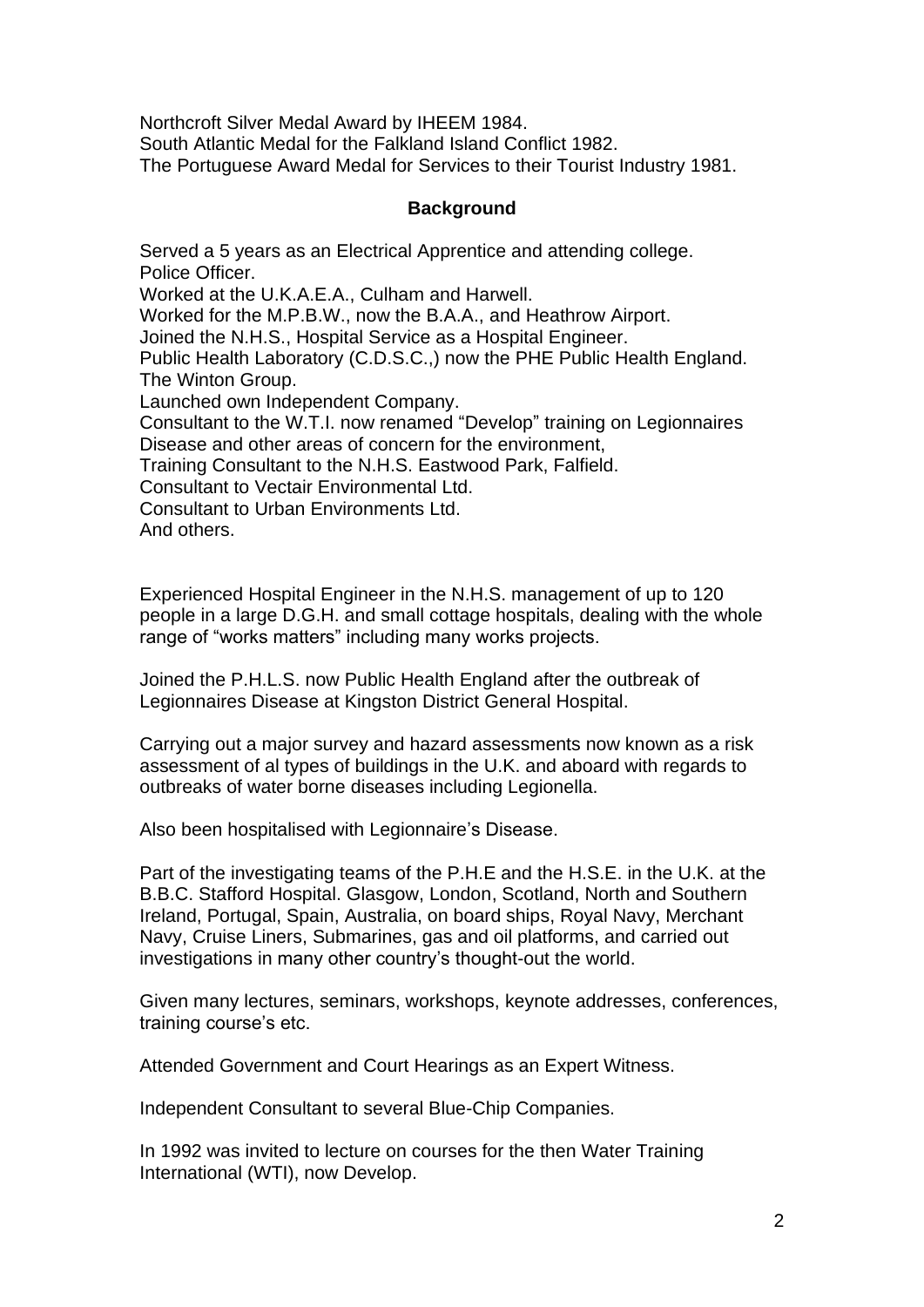In 1997 was invited to lecture on courses for the National Health Service (NHS) at Eastwood Park Falfield.

Lectures in Universities up to Ph.D. level.

Registered as an Expert Witness by the legal profession.

Published many articles about Legionella and other water bourne disease.

Appeared on television and radio in the U.K. and aboard.

September 2019 represented the UK at the World Plumbing Conference in Melbourne Australia.

### **Brief details of career.**

Served his 5-year apprenticeship at the Shell Refinery and after completing his apprenticeship, he then became a Police Officer when he got pensioned out, he then worked for the United Kingdom Atomic Energy Authority at Culham and Harwell, Oxfordshire.

Joined the Ministry of Buildings and Public Works (MPBW) now the British Airports Authority, at London Heathrow as the South Side Station Electrical Engineer.

From this appointment, joined the National Health Services as a Superintendent Engineer at Ashford Hospital, Middlesex.

Following on from this, was asked to look after several Hospitals in the Kingston upon Thames, Surrey area; this include not only looking after a major District General Hospital but other small cottage hospitals and health care facilities within the area. Services ranged from steam to drain cleaning, and transport through to sophisticated engineering equipment in operating theatres etc.

In July 1979 there was an outbreak of Legionnaires Disease (little known about at this time in the U.K.) at Kingston District General Hospital Surrey.

Unfortunately, there were three deaths in the first outbreak in 1979.

Has investigated the cause and the eradication of this outbreak of Legionnaires Disease.

The source was successfully identified and found to be the cooling tower.

The cooling tower was removed, and an air coolers were installed in its place.

However, the following year January 1980 another outbreak of Legionnaires Disease hit Kingston Hospital, and this was identified to the domestic hot